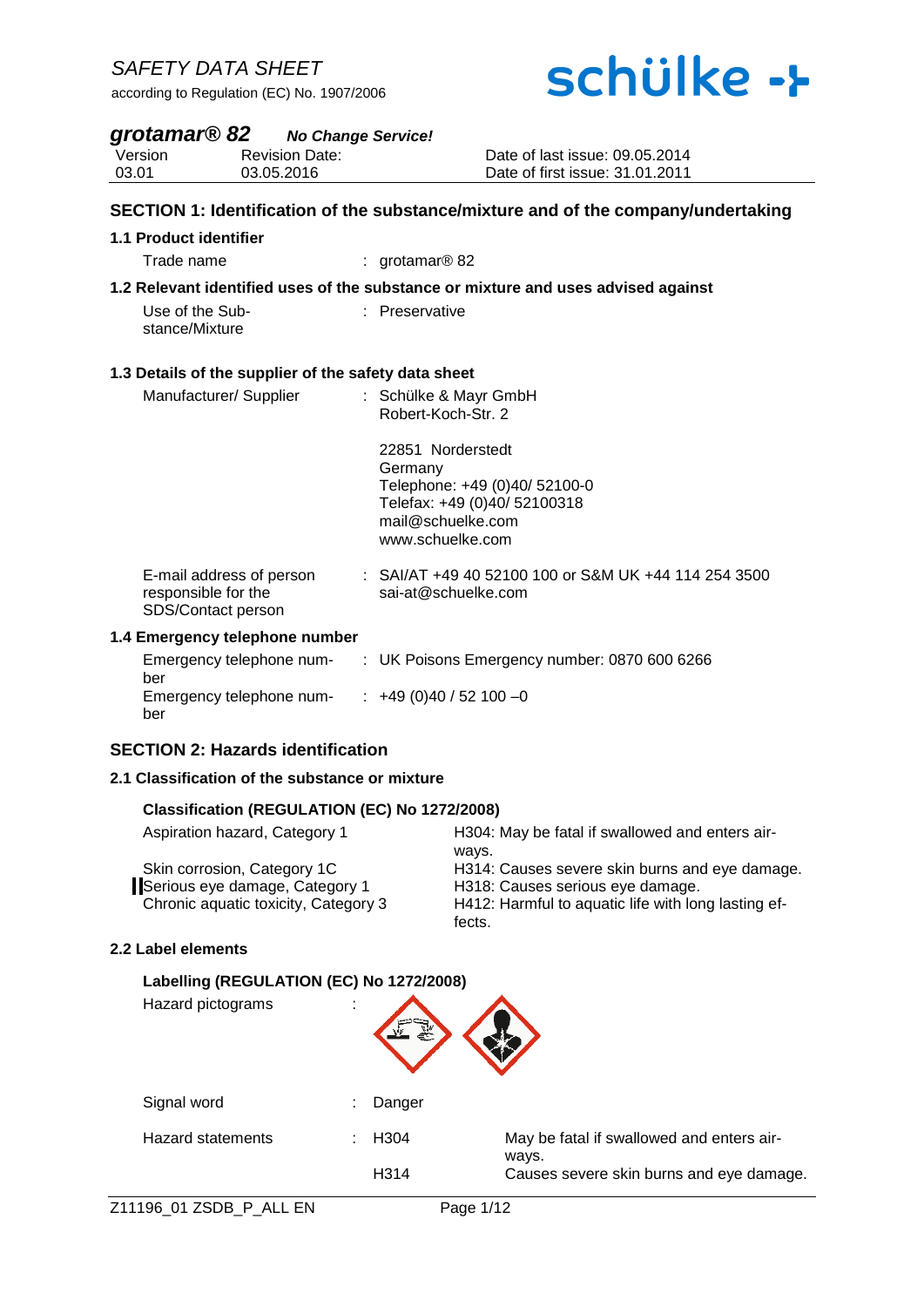according to Regulation (EC) No. 1907/2006

# schülke ->

| grotamar <sup>®</sup> 82                 | <b>No Change Service!</b> |                                                                   |                                                                                                                                                                                                                                                                                                                                                                                                                                                                                                                                                                                                                          |
|------------------------------------------|---------------------------|-------------------------------------------------------------------|--------------------------------------------------------------------------------------------------------------------------------------------------------------------------------------------------------------------------------------------------------------------------------------------------------------------------------------------------------------------------------------------------------------------------------------------------------------------------------------------------------------------------------------------------------------------------------------------------------------------------|
| Version                                  | <b>Revision Date:</b>     |                                                                   | Date of last issue: 09.05.2014                                                                                                                                                                                                                                                                                                                                                                                                                                                                                                                                                                                           |
| 03.01                                    | 03.05.2016                |                                                                   | Date of first issue: 31.01.2011                                                                                                                                                                                                                                                                                                                                                                                                                                                                                                                                                                                          |
|                                          |                           | H412                                                              | Harmful to aquatic life with long lasting ef-<br>fects.                                                                                                                                                                                                                                                                                                                                                                                                                                                                                                                                                                  |
| Supplemental Hazard<br><b>Statements</b> |                           | EUH066                                                            | Repeated exposure may cause skin dry-<br>ness or cracking.                                                                                                                                                                                                                                                                                                                                                                                                                                                                                                                                                               |
| <b>Precautionary statements</b>          |                           | P <sub>102</sub><br>P <sub>260</sub><br>P280<br>P304+P340<br>P310 | Keep out of reach of children.<br>Do not breathe vapours.<br>Wear protective gloves/ protective clothing/<br>eye protection/ face protection.<br>P301+P330+P331 IF SWALLOWED: Rinse mouth. Do NOT<br>induce vomiting.<br>P303+P361+P353 IF ON SKIN (or hair): Take off immediately<br>all contaminated clothing. Rinse skin with<br>water/shower.<br>IF INHALED: Remove person to fresh air<br>and keep comfortable for breathing.<br>P305+P351+P338 IF IN EYES: Rinse cautiously with water for<br>several minutes. Remove contact lenses, if<br>present and easy to do. Continue rinsing.<br>Immediately call a POISON |
|                                          |                           | P405                                                              | CENTER/doctor.<br>Store locked up.                                                                                                                                                                                                                                                                                                                                                                                                                                                                                                                                                                                       |

Hazardous components which must be listed on the label:

| 66204-44-2 | 3,3'-Methylenebis[5-methyloxazolidine] |
|------------|----------------------------------------|
| 67774-74-7 | Benzene, C10-13-alkyl derivatives      |

#### **Additional Labelling:**

EUH208 Contains N,N-bis(2-ethylhexyl)-((1,2,4-triazol-1-yl)methyl)amine. May produce an allergic reaction.

Special labelling of certain mixtures : Use biocides safely. Always read the label and product information before use.

#### **2.3 Other hazards**

This substance/mixture contains no components considered to be either persistent, bioaccumulative and toxic (PBT), or very persistent and very bioaccumulative (vPvB) at levels of 0.1% or higher.

#### **SECTION 3: Composition/information on ingredients**

#### **3.2 Mixtures**

Chemical nature : Mixture

#### **Hazardous components**

| l Chemical name | Index-Number               | <b>Classification</b> | Concentration |
|-----------------|----------------------------|-----------------------|---------------|
|                 | CAS-No.                    |                       | (% w/w)       |
|                 | EC-No.                     |                       |               |
|                 | <b>Registration number</b> |                       |               |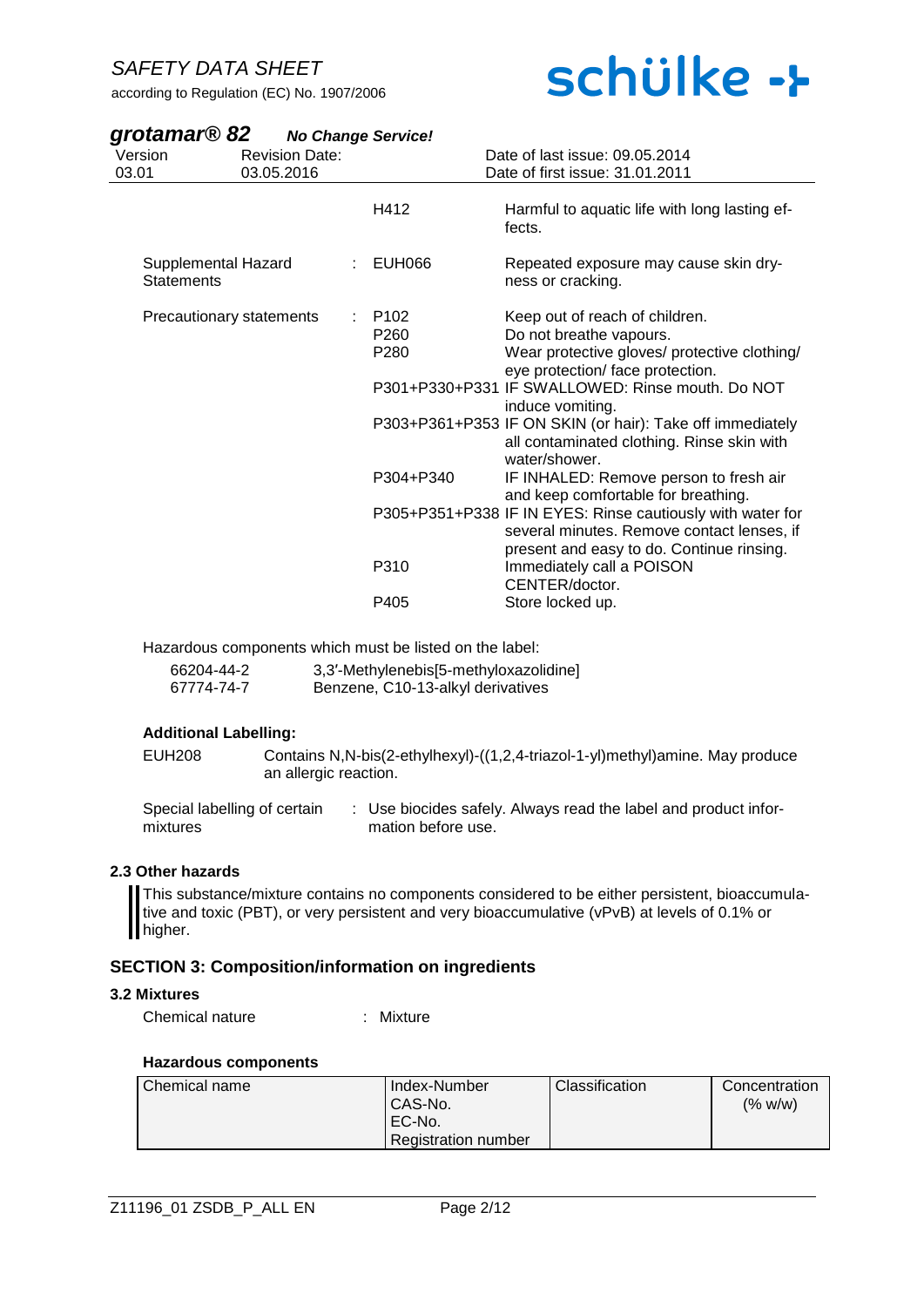according to Regulation (EC) No. 1907/2006

# schülke ->

## *grotamar® 82 No Change Service!*

| Version<br>03.01 | <b>Revision Date:</b><br>03.05.2016                           |                                                             | Date of last issue: 09.05.2014<br>Date of first issue: 31.01.2011             |           |
|------------------|---------------------------------------------------------------|-------------------------------------------------------------|-------------------------------------------------------------------------------|-----------|
|                  | 3,3'-Methylenebis[5-<br>methyloxazolidine]                    | 66204-44-2<br>266-235-8                                     | Acute Tox. 4; H302<br>Acute Tox. 4; H332<br>Skin Corr. 1C; H314               | $18 - 22$ |
|                  | Benzene, C10-13-alkyl derivatives                             | 67774-74-7<br>267-051-0<br>01-2119489372-31-<br><b>XXXX</b> | Asp. Tox. 1; H304                                                             | $70 - 85$ |
|                  | $N, N-Bis(2-ethylhexyl)-(1,2,4-$<br>triazol-1-yl)methyl)amine | 613-072-00-9<br>91273-04-0<br>401-280-0                     | Skin Corr. 1B; H314<br>Skin Sens. 1; H317<br>Aquatic Chronic 2;<br>H411       | <= 1      |
|                  | 2,6-Di-tert-Butylphenol                                       | 128-39-2<br>204-884-0                                       | Skin Irrit. 2; H315<br>Aquatic Acute 1;<br>H400<br>Aquatic Chronic 1;<br>H410 | $= 1$     |

For explanation of abbreviations see section 16.

## **SECTION 4: First aid measures**

#### **4.1 Description of first aid measures**

| General advice<br>If inhaled                      |                                                              | : Take off all contaminated clothing immediately.<br>: Remove person to fresh air. If signs/symptoms continue, get                                        |
|---------------------------------------------------|--------------------------------------------------------------|-----------------------------------------------------------------------------------------------------------------------------------------------------------|
| In case of skin contact<br>In case of eye contact |                                                              | medical attention.<br>: Wash off immediately with plenty of water.<br>: In the case of contact with eyes, rinse immediately with plenty                   |
| If swallowed                                      |                                                              | of water and seek medical advice.<br>: Do NOT induce vomiting. Rinse mouth with water. Give small<br>amounts of water to drink. Obtain medical attention. |
|                                                   |                                                              | 4.2 Most important symptoms and effects, both acute and delayed                                                                                           |
| Symptoms<br><b>Risks</b>                          |                                                              | : No information available.,<br>: No information available.                                                                                               |
|                                                   |                                                              | 4.3 Indication of any immediate medical attention and special treatment needed                                                                            |
| Treatment                                         |                                                              | : No information available.                                                                                                                               |
|                                                   | <b>SECTION 5: Firefighting measures</b>                      |                                                                                                                                                           |
| 5.1 Extinguishing media                           |                                                              |                                                                                                                                                           |
|                                                   |                                                              | Suitable extinguishing media : Dry powder, Foam, Carbon dioxide (CO2), Water                                                                              |
| media                                             | Unsuitable extinguishing                                     | : No information available.                                                                                                                               |
|                                                   |                                                              | 5.2 Special hazards arising from the substance or mixture                                                                                                 |
| fighting                                          |                                                              | Specific hazards during fire- : No information available.                                                                                                 |
|                                                   | Specific risk from the sub-<br>stance or the product itself, | : Decomposition products, see chapter 10                                                                                                                  |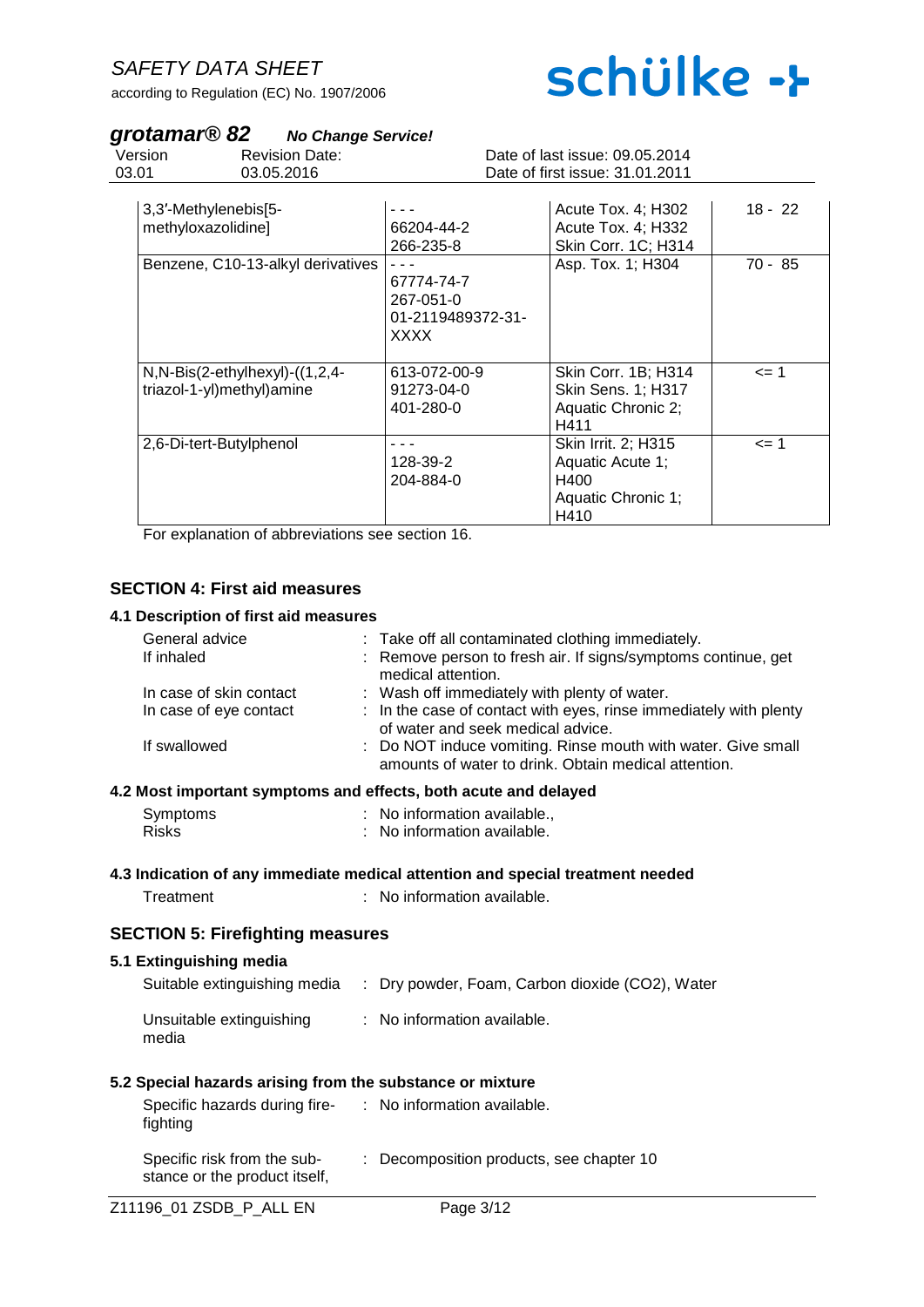# schülke ->

# *grotamar® 82 No Change Service!*

|                     | $\mathbf{Q}$ rotal narrow o $\mathbf{Z}$ no Change Service! |                                                                                                                                                                      |
|---------------------|-------------------------------------------------------------|----------------------------------------------------------------------------------------------------------------------------------------------------------------------|
| Version             | <b>Revision Date:</b>                                       | Date of last issue: 09.05.2014                                                                                                                                       |
| 03.01               | 03.05.2016                                                  | Date of first issue: 31.01.2011                                                                                                                                      |
| evolved gases       | its combustion products or                                  |                                                                                                                                                                      |
|                     | 5.3 Advice for firefighters                                 |                                                                                                                                                                      |
| Further information |                                                             | : Standard procedure for chemical fires.                                                                                                                             |
|                     | <b>SECTION 6: Accidental release measures</b>               |                                                                                                                                                                      |
|                     |                                                             | 6.1 Personal precautions, protective equipment and emergency procedures                                                                                              |
|                     | Personal precautions                                        | : Ensure adequate ventilation. Use personal protective equip-<br>ment.                                                                                               |
|                     | <b>6.2 Environmental precautions</b>                        |                                                                                                                                                                      |
|                     | Environmental precautions                                   | : Do not flush into surface water or sanitary sewer system.<br>Avoid subsoil penetration.                                                                            |
|                     |                                                             | 6.3 Methods and material for containment and cleaning up                                                                                                             |
|                     | Methods for cleaning up                                     | : Wipe up with absorbent material (e.g. cloth, fleece).<br>Soak up with inert absorbent material (e.g. sand, silica gel,<br>acid binder, universal binder, sawdust). |
|                     | 6.4 Reference to other sections                             |                                                                                                                                                                      |

see Section 8 + 13

#### **SECTION 7: Handling and storage**

#### **7.1 Precautions for safe handling**

| Advice on safe handling                                          | : Use only in well-ventilated areas. Handle and open container<br>with care. |  |  |
|------------------------------------------------------------------|------------------------------------------------------------------------------|--|--|
| Advice on protection against<br>fire and explosion               | : No special protective measures against fire required.                      |  |  |
| Hygiene measures                                                 | : Take off all contaminated clothing immediately.                            |  |  |
| 7.2 Conditions for safe storage, including any incompatibilities |                                                                              |  |  |

| Requirements for storage<br>areas and containers | : Store at room temperature in the original container. |
|--------------------------------------------------|--------------------------------------------------------|
| Further information on stor-<br>age conditions   | : Limited stability - see label on pack.               |
| Advice on common storage                         | : Keep away from food and drink.                       |
| 7.3 Specific end use(s)                          |                                                        |
| Specific use(s)                                  | none                                                   |

## **SECTION 8: Exposure controls/personal protection**

#### **8.1 Control parameters**

#### **Occupational Exposure Limits**

| Components   | CAS-No.   | Value type (Form   | Control parameters    | <b>Basis</b>    |
|--------------|-----------|--------------------|-----------------------|-----------------|
|              |           | of exposure)       |                       |                 |
| Formaldehyde | $50-00-0$ | Permissible ex-    | $0,3$ ppm             | <b>TRGS 900</b> |
|              |           | posure limit       | $0,37 \text{ mg/m}$ 3 |                 |
|              |           | Ceiling Limit Val- | $0,6$ ppm             | <b>TRGS 900</b> |
|              |           | ue                 | $0,74 \text{ mg/m}$ 3 |                 |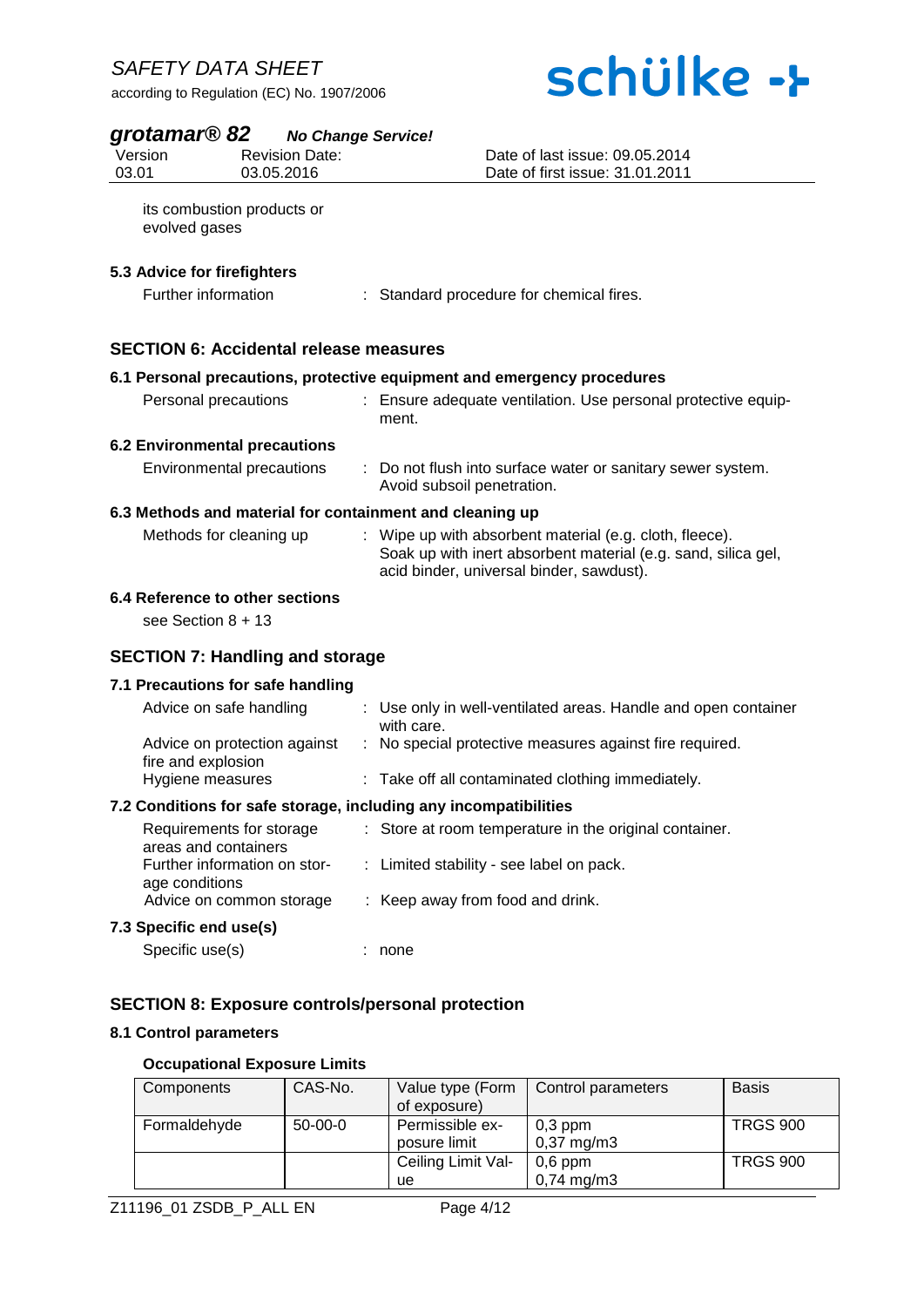according to Regulation (EC) No. 1907/2006

# schülke ->

## *grotamar® 82 No Change Service!*

| Version |  |
|---------|--|
| 03.01   |  |

Revision Date: 03.05.2016

#### Date of last issue: 09.05.2014 Date of first issue: 31.01.2011

| Permissible ex-<br>posure limit | $\vert$ 0,75 ppm | <b>OSHA</b> |
|---------------------------------|------------------|-------------|
| Short term expo-<br>sure limit  | 2 ppm            | <b>OSHA</b> |

#### **Derived No Effect Level (DNEL) according to Regulation (EC) No. 1907/2006:**

| Substance name                       | End Use   | <b>Exposure routes</b> | Potential health ef-<br>fects           | Value          |
|--------------------------------------|-----------|------------------------|-----------------------------------------|----------------|
| Benzene, C10-13-alkyl<br>derivatives | Workers   | Skin contact           | Systemic effects,<br>Long-term exposure | $9,6$ mg/kg    |
|                                      | Workers   | Inhalation             | Systemic effects,<br>Long-term exposure | $7$ mg/m $3$   |
|                                      | Workers   | Inhalation             | Local effects, Long-<br>term exposure   | $7$ mg/m $3$   |
|                                      | Consumers | Skin contact           | Systemic effects,<br>Long-term exposure | $4,8$ mg/kg    |
|                                      | Consumers | Inhalation             | Systemic effects,<br>Long-term exposure | $1,8$ mg/m $3$ |
|                                      | Consumers | Ingestion              | Systemic effects,<br>Long-term exposure | $0,5$ mg/kg    |
|                                      | Consumers | Inhalation             | Local effects, Long-<br>term exposure   | $1,8$ mg/m $3$ |

#### **Predicted No Effect Concentration (PNEC) according to Regulation (EC) No. 1907/2006:**

| Substance name                                  | <b>Environmental Compartment</b> | Value            |
|-------------------------------------------------|----------------------------------|------------------|
| Benzene, C10-13-alkyl derivatives   Fresh water |                                  | 0,000075 mg/l    |
|                                                 | Marine water                     | $0,0075 \mu g/l$ |
|                                                 | Fresh water sediment             | $0,143$ mg/kg    |
|                                                 | Marine sediment                  | $0,143$ mg/kg    |
|                                                 | Intermittent use/release         | $0,0001$ mg/l    |
|                                                 | Sewage treatment plant           | 14,2 mg/l        |

#### **8.2 Exposure controls**

| Personal protective equipment |                                                                                                                                                                                                                                                                                                                                                                                         |
|-------------------------------|-----------------------------------------------------------------------------------------------------------------------------------------------------------------------------------------------------------------------------------------------------------------------------------------------------------------------------------------------------------------------------------------|
| Eye protection                | : Safety glasses with side-shields conforming to EN166                                                                                                                                                                                                                                                                                                                                  |
| Hand protection               | : Impervious gloves Splash protection: disposable nitrile rubber<br>gloves e.g. Dermatril (layer thickness: 0,11 mm) made by KCL<br>or gloves from other manufacturers offering the same protec-<br>tion. Prolonged contact: Butyl rubber gloves e.g. Butoject<br>(>480 Min., layer thickness: 0,70 mm) made by KCL or gloves<br>from other manufacturers offering the same protection. |
| Skin and body protection      | : Body protection must be chosen depending on activity and<br>possible exposure, e.g. apron, protecting boots, chemical-<br>protection suit (according to EN 14605 in case of splashes or                                                                                                                                                                                               |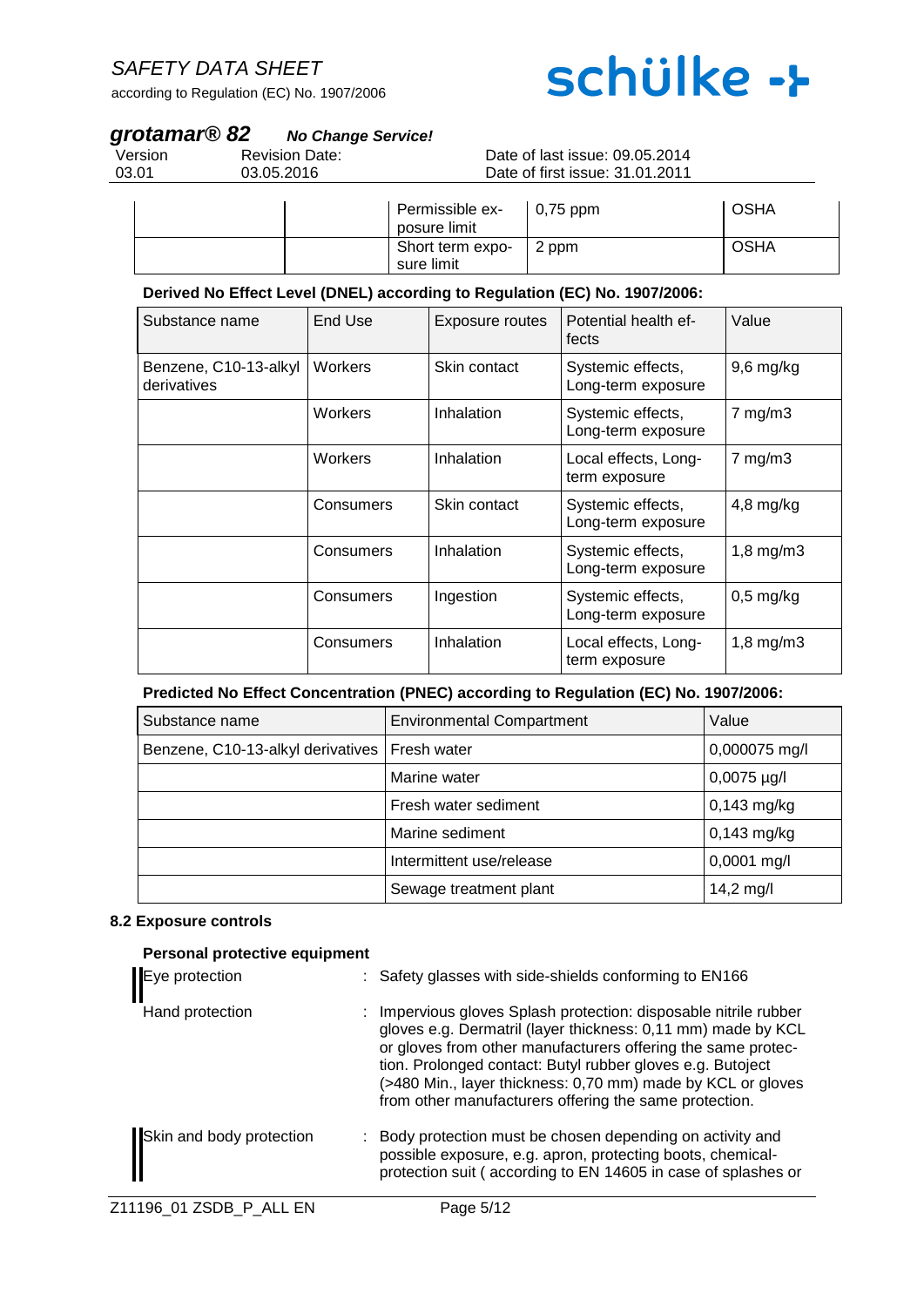# schülke ->

| grotamar® 82 | <b>No Change Service!</b> |
|--------------|---------------------------|
|--------------|---------------------------|

| Version<br>03.01 | <b>Revision Date:</b><br>03.05.2016 | Date of last issue: 09.05.2014<br>Date of first issue: 31.01.2011                                                     |
|------------------|-------------------------------------|-----------------------------------------------------------------------------------------------------------------------|
|                  |                                     | EN ISO 13982 in case of dust).                                                                                        |
|                  | <b>Respiratory protection</b>       | : When workers are facing concentrations above the exposure<br>limit they must use appropriate certified respirators. |
|                  | Filter type                         | : Filter type $AB$                                                                                                    |
|                  | Protective measures                 | : Avoid contact with skin and eyes.                                                                                   |

### **SECTION 9: Physical and chemical properties**

#### **9.1 Information on basic physical and chemical properties**

| Appearance                  | : Liquid                                                   |
|-----------------------------|------------------------------------------------------------|
| Colour                      | : colourless, -, light yellow                              |
| Odour                       | $:$ amine-like                                             |
| Odour Threshold             | : not determined                                           |
| Freezing point              | : $<$ -18 °C                                               |
| boiling temperature         | $:$ > 200 °C, Directive 92/69/EEC, A.2                     |
| Flash point                 | $:$ > 100 °C, ISO 2719                                     |
| Evaporation rate            | : not determined                                           |
| Flammability (solid, gas)   | $:$ Not applicable                                         |
| Upper explosion limit       | : not determined                                           |
| Lower explosion limit       | $:$ not determined                                         |
| Vapour pressure             | : not determined                                           |
| vapour density              | : not determined                                           |
| Density                     | : $0,884 - 0,895$ g/cm3, 20 °C, Directive 92/69/EEC, A.3   |
| Partition coefficient: n-   | : Not applicable                                           |
| octanol/water               |                                                            |
| Auto-ignition temperature   | $:$ not determined                                         |
| Viscosity                   |                                                            |
| Viscosity, dynamic          | : 7 mPa*s, 20 $^{\circ}$ C, Rheo WIN RS 600                |
| Flow time                   | : < 15 s at 20 °C, DIN 53211                               |
| <b>Explosive properties</b> | : Not explosive                                            |
| Oxidizing properties        | : The substance or mixture is not classified as oxidizing. |
| 9.2 Other information       |                                                            |
| Surface tension             | $\therefore$ ca. 27 mN/m                                   |

| ווטופווסט פווטוו | UQ. 41 IIII VIII |
|------------------|------------------|
| Refractive index | : 1,474-1,486    |

#### **SECTION 10: Stability and reactivity**

#### **10.1 Reactivity**

Stable under recommended storage conditions.

### **10.2 Chemical stability**

No decomposition if stored normally.

#### **10.3 Possibility of hazardous reactions**

reaction with acids

### **10.4 Conditions to avoid**

Protect from frost, heat and sunlight.

#### **10.5 Incompatible materials**

No data available,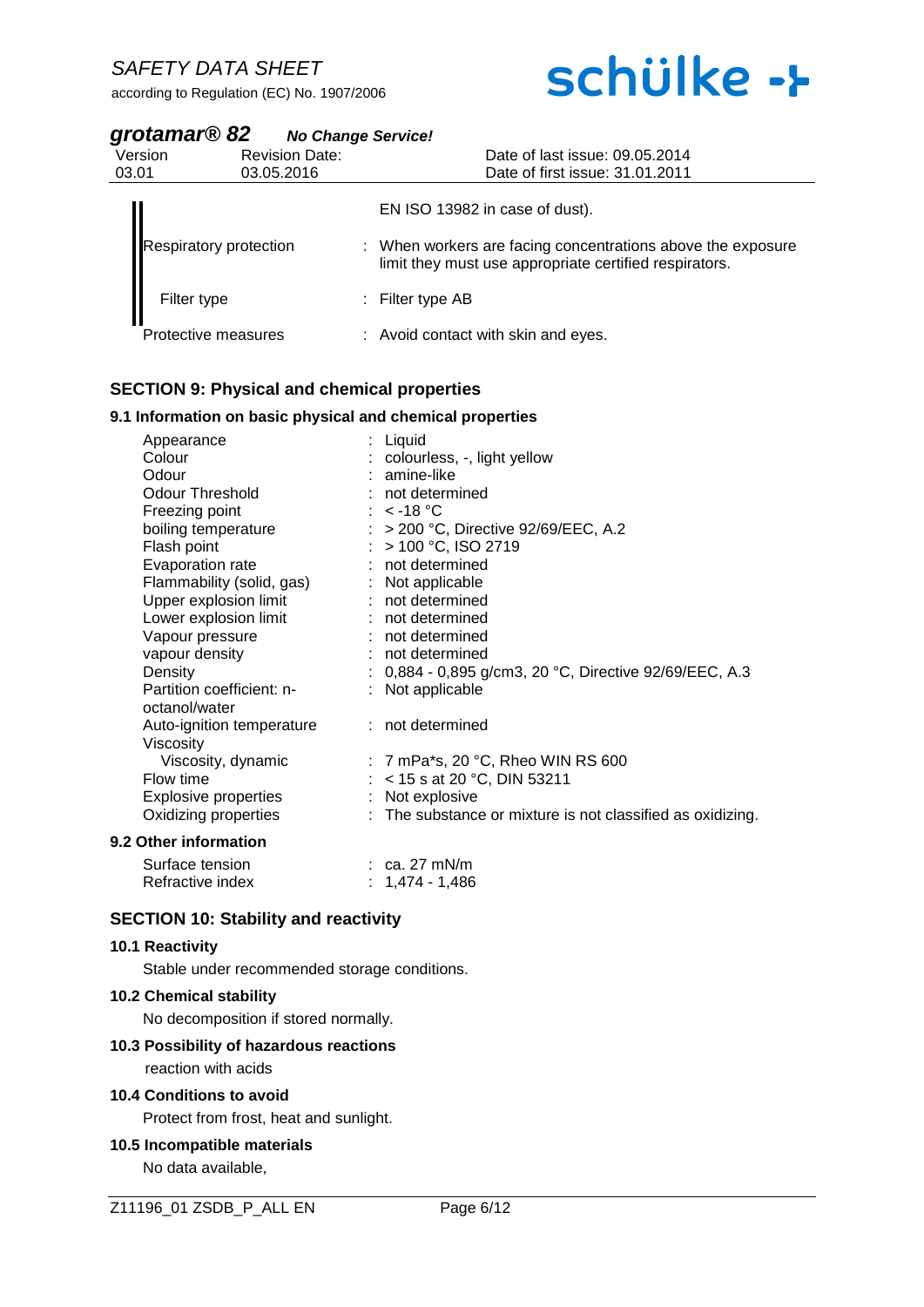# schülke ->

### *grotamar® 82 No Change Service!*

Version 03.01 Revision Date: 03.05.2016

Date of last issue: 09.05.2014 Date of first issue: 31.01.2011

#### **10.6 Hazardous decomposition products**

formaldehyde

#### **SECTION 11: Toxicological information**

#### **11.1 Information on toxicological effects**

#### **Acute toxicity**

#### **Components:**

#### **3,3′-Methylenebis[5-methyloxazolidine]:**

| Acute oral toxicity                                      | : LD50 (Rat): 900 mg/kg                                                                                                                                                          |
|----------------------------------------------------------|----------------------------------------------------------------------------------------------------------------------------------------------------------------------------------|
| Acute inhalation toxicity                                | : LC50 (Rat): 2 mg/l, 4 h, dust/mist, OECD Test Guideline 436,                                                                                                                   |
|                                                          | GLP: yes                                                                                                                                                                         |
| Acute dermal toxicity                                    | : LD50 (Rat): 1207 - 1620 mg/kg, OECD Test Guideline 402,<br>not applicable, corrosive substance. According Guidline<br>OECD 402 a non- corrosive concentration has to be tested |
| Benzene, C10-13-alkyl derivatives:                       |                                                                                                                                                                                  |
|                                                          |                                                                                                                                                                                  |
| Acute oral toxicity                                      | : LD50 (Rat): $>$ 2000 mg/kg                                                                                                                                                     |
| Acute dermal toxicity                                    | : LD50 (Rat): > 2000 mg/kg, OECD Test Guideline 402                                                                                                                              |
| N,N-Bis(2-ethylhexyl)-((1,2,4-triazol-1-yl)methyl)amine: |                                                                                                                                                                                  |
| Acute oral toxicity                                      | : LD50 Oral (Rat): > 2000 mg/kg, OECD Test Guideline 401                                                                                                                         |
| 2,6-Di-tert-Butylphenol:                                 |                                                                                                                                                                                  |
| Acute oral toxicity                                      | : LD50 Oral (Rat): $>$ 5000 mg/kg                                                                                                                                                |
| Acute dermal toxicity                                    | : LD50 (Rabbit): $> 10000$ mg/kg                                                                                                                                                 |
|                                                          |                                                                                                                                                                                  |

#### **Skin corrosion/irritation**

#### **Components:**

**3,3′-Methylenebis[5-methyloxazolidine]:** Rabbit, Severe skin irritation, concentrate **Benzene, C10-13-alkyl derivatives:** Rabbit, Moderate irritant, Based on available data, the classification criteria are not met.

#### **Serious eye damage/eye irritation**

#### **Components:**

**3,3′-Methylenebis[5-methyloxazolidine]:** Rabbit, Risk of serious damage to eyes., concentrate **Benzene, C10-13-alkyl derivatives:** Rabbit, No eye irritation

#### **Respiratory or skin sensitisation**

#### **Components:**

**3,3′-Methylenebis[5-methyloxazolidine]:** Did not cause sensitisation on laboratory animals.Guinea pig, OECD Test Guideline 406 **Benzene, C10-13-alkyl derivatives:** Did not cause sensitisation on laboratory animals.Maximisation Test, Guinea pig, OECD Test Guideline 406

#### **Germ cell mutagenicity**

#### **Components:**

**3,3′-Methylenebis[5-methyloxazolidine]:**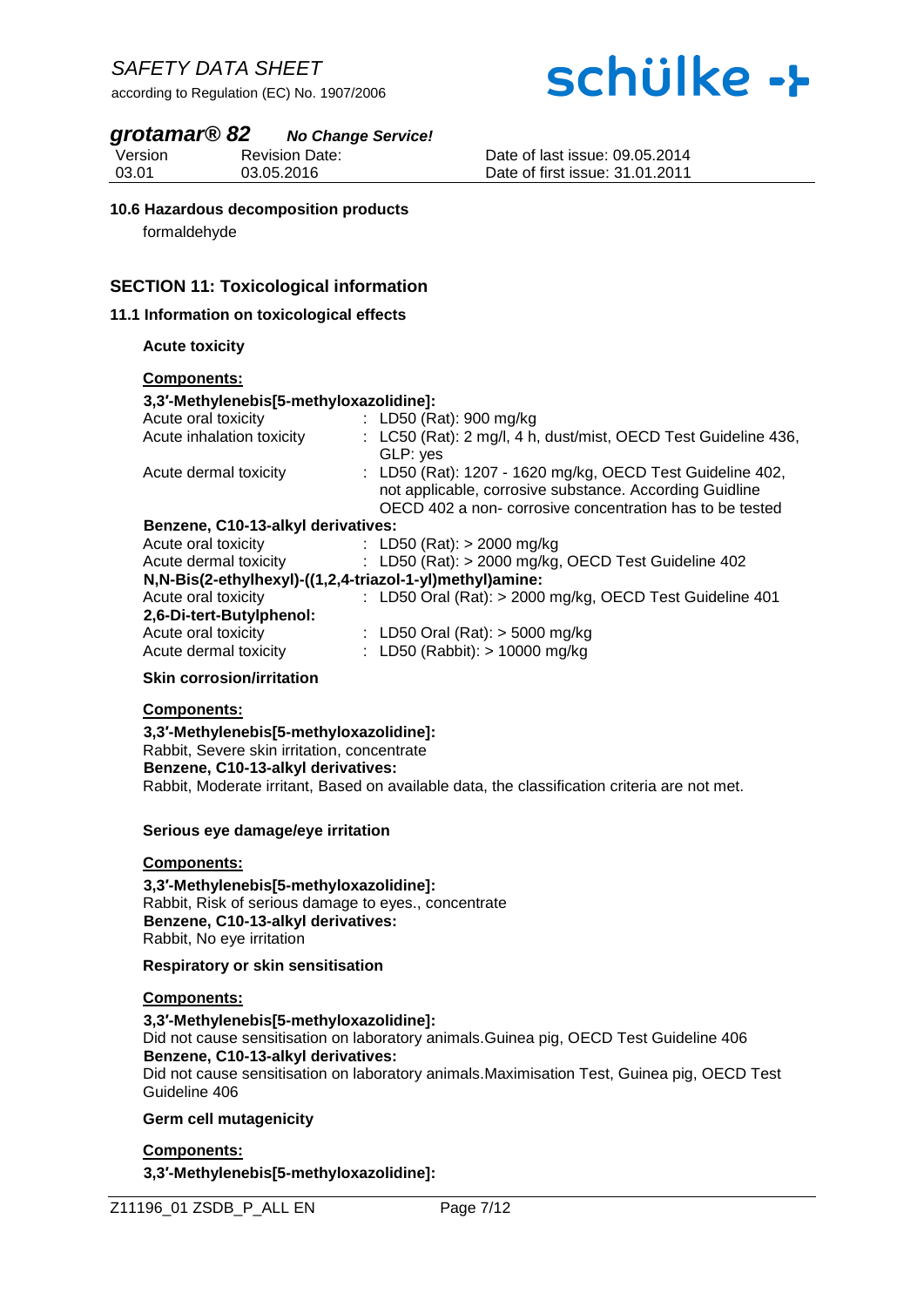

# *grotamar® 82 No Change Service!*

| Version<br>03.01                | <b>Revision Date:</b><br>03.05.2016                                                               | Date of last issue: 09.05.2014<br>Date of first issue: 31.01.2011                                                                                                                                                                           |
|---------------------------------|---------------------------------------------------------------------------------------------------|---------------------------------------------------------------------------------------------------------------------------------------------------------------------------------------------------------------------------------------------|
|                                 | Genotoxicity in vitro<br>Genotoxicity in vivo                                                     | : OECD Test Guideline 471, Not mutagenic in Ames Test<br>: Mutagenicity (in vivo mammalian bone-marrow cytogenetic<br>test, chromosomal analysis), Mouse, OECD Test Guideline<br>475, Did not show mutagenic effects in animal experiments. |
|                                 | Benzene, C10-13-alkyl derivatives:<br>Genotoxicity in vitro                                       | : Did not show mutagenic effects in animal experiments.                                                                                                                                                                                     |
|                                 | <b>Reproductive toxicity</b>                                                                      |                                                                                                                                                                                                                                             |
| <b>Components:</b>              |                                                                                                   |                                                                                                                                                                                                                                             |
|                                 | Benzene, C10-13-alkyl derivatives:<br>Effects on fertility                                        | Rat, Oral, NOAEL: 50 mg/kg, F1: 50 mg/kg, F2: 50 mg/kg,,<br>OECD Test Guideline 416, Based on available data, the clas-<br>sification criteria are not met.                                                                                 |
| ment                            | Effects on foetal develop-                                                                        | : Rat, Oral, NOAEL: 125 mg/kg, Based on available data, the<br>classification criteria are not met.                                                                                                                                         |
|                                 | <b>STOT - single exposure</b><br>No data available                                                |                                                                                                                                                                                                                                             |
|                                 | <b>STOT - repeated exposure</b><br>No data available                                              |                                                                                                                                                                                                                                             |
|                                 | <b>Repeated dose toxicity</b>                                                                     |                                                                                                                                                                                                                                             |
| <b>Components:</b>              | 3,3'-Methylenebis[5-methyloxazolidine]:<br>Benzene, C10-13-alkyl derivatives:                     | Rat, NOAEL: 72 mg/kg, Repeated dose (90 days) toxicity (oral), OECD Test Guideline 408<br>Rat, LOAEL: 125 mg/kg, Oral, 28 d, OECD Test Guideline 407                                                                                        |
|                                 | <b>Aspiration toxicity</b>                                                                        |                                                                                                                                                                                                                                             |
| <b>Components:</b>              | Benzene, C10-13-alkyl derivatives:<br>May be fatal if swallowed and enters airways.               |                                                                                                                                                                                                                                             |
|                                 | <b>Further information</b>                                                                        |                                                                                                                                                                                                                                             |
| Product:                        |                                                                                                   | The classification was made according to the calculation procedure of the Preparations Directive.                                                                                                                                           |
|                                 | <b>SECTION 12: Ecological information</b>                                                         |                                                                                                                                                                                                                                             |
| 12.1 Toxicity                   |                                                                                                   |                                                                                                                                                                                                                                             |
| Components:<br>Toxicity to fish | 3,3'-Methylenebis[5-methyloxazolidine]:<br>Toxicity to daphnia and other<br>aquatic invertebrates | : LC50 (Brachidanio rerio): 57,7 mg/l<br>$\therefore$ EC50 (Daphnia magna): 37,9 mg/l, 48 h                                                                                                                                                 |
| Toxicity to algae               |                                                                                                   | : EC50 (Desmodesmus subspicatus (green algae)): 5,7 mg/l,<br>72 h                                                                                                                                                                           |
|                                 | Toxicity to bacteria<br>Benzene, C10-13-alkyl derivatives:                                        | : EC50 : 44 mg/l, OECD Test Guideline 209                                                                                                                                                                                                   |
| Toxicity to fish                |                                                                                                   | (Danio rerio (zebra fish)): , 14 h, semi-static test, Aquatic<br>toxicity is unlikely due to low solubility.                                                                                                                                |

Toxicity to daphnia and other : (Daphnia magna (Water flea)): , 48 h, Aquatic toxicity is un-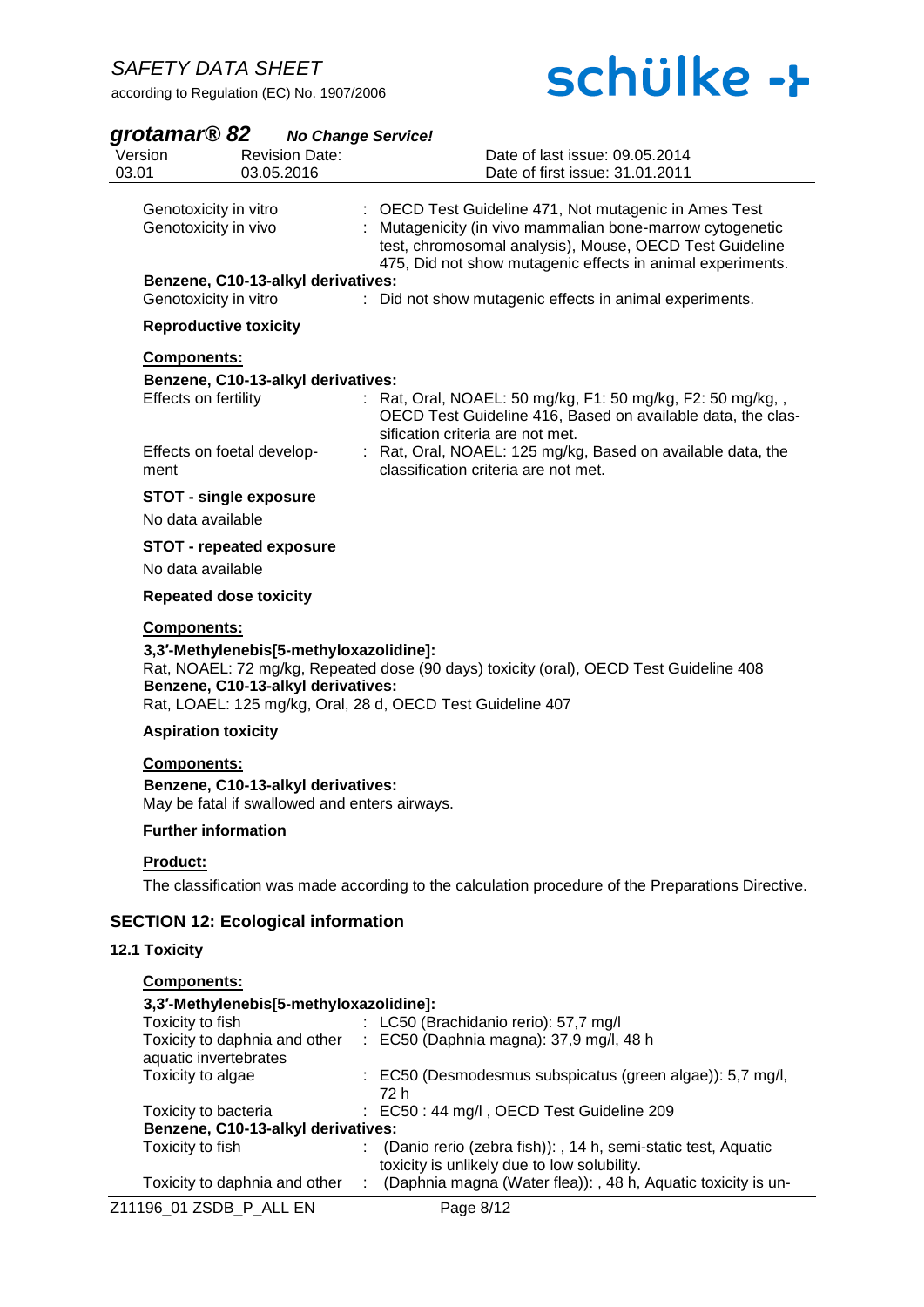# schülke ->

### *grotamar® 82 No Change Service!*

| 03.01 | Version                                                                                                                                                                                                                                | <b>Revision Date:</b><br>03.05.2016                                           | Date of last issue: 09.05.2014<br>Date of first issue: 31.01.2011                                                                                                                                                                                                                                                                                                                             |
|-------|----------------------------------------------------------------------------------------------------------------------------------------------------------------------------------------------------------------------------------------|-------------------------------------------------------------------------------|-----------------------------------------------------------------------------------------------------------------------------------------------------------------------------------------------------------------------------------------------------------------------------------------------------------------------------------------------------------------------------------------------|
|       | aquatic invertebrates<br>Toxicity to algae<br>Toxicity to daphnia and other<br>aquatic invertebrates (Chron-<br>ic toxicity)<br>2,6-Di-tert-Butylphenol:<br>Toxicity to fish<br>Toxicity to daphnia and other<br>aquatic invertebrates | ÷.                                                                            | likely due to low solubility.<br>: (Scenedesmus capricornutum (fresh water algae)): , 72 h,<br>Aquatic toxicity is unlikely due to low solubility.<br>NOEC: , 21 d, Daphnia magna (Water flea), OECD Test<br>Guideline 211, No toxicity at the limit of solubility<br>: LC50 (Oncorhynchus mykiss (rainbow trout)): 13 mg/l, 96 h<br>: EC50 (Daphnia magna (Water flea)): $> 0,45$ mg/l, 48 h |
|       |                                                                                                                                                                                                                                        | 12.2 Persistence and degradability                                            |                                                                                                                                                                                                                                                                                                                                                                                               |
|       | <b>Product:</b><br>Physico-chemical removabil-<br>ity                                                                                                                                                                                  |                                                                               | : The product is slightly soluble in water. It can be eliminated<br>from water by abiotic processes.                                                                                                                                                                                                                                                                                          |
|       | <b>Components:</b><br>Biodegradability<br>Biodegradability<br>2,6-Di-tert-Butylphenol:                                                                                                                                                 | 3,3'-Methylenebis[5-methyloxazolidine]:<br>Benzene, C10-13-alkyl derivatives: | Readily biodegradable, OECD Test Guideline 306<br>Readily biodegradable, Biodegradation: > 60 %, Exposure<br>time: 28 d, OECD Test Guideline 301F                                                                                                                                                                                                                                             |
|       | Biodegradability                                                                                                                                                                                                                       |                                                                               | : Not readily biodegradable., Biodegradation: $<$ 50 %, Expo-<br>sure time: 5 d                                                                                                                                                                                                                                                                                                               |
|       | 12.3 Bioaccumulative potential                                                                                                                                                                                                         |                                                                               |                                                                                                                                                                                                                                                                                                                                                                                               |
|       | <b>Components:</b><br>Partition coefficient: n-<br>octanol/water<br>Bioaccumulation<br>Partition coefficient: n-<br>octanol/water<br>2,6-Di-tert-Butylphenol:<br>Partition coefficient: n-<br>octanol/water                            | 3,3'-Methylenebis[5-methyloxazolidine]:<br>Benzene, C10-13-alkyl derivatives: | : $log Pow: -0, 3$<br>Lepomis macrochirus (Bluegill sunfish), 96 d, 0,092 mg/l,<br>Bioconcentration factor (BCF): 35<br>log Pow: > 5,0<br>: $log Pow: 4.5$                                                                                                                                                                                                                                    |
|       | 12.4 Mobility in soil                                                                                                                                                                                                                  |                                                                               |                                                                                                                                                                                                                                                                                                                                                                                               |
|       | Product:<br>Mobility                                                                                                                                                                                                                   |                                                                               | : No data available                                                                                                                                                                                                                                                                                                                                                                           |
|       | <b>Components:</b><br>mental compartments                                                                                                                                                                                              | Benzene, C10-13-alkyl derivatives:                                            | Distribution among environ- : Adsorption/Soil, Koc: 22000, log Koc: 4,34, immobile                                                                                                                                                                                                                                                                                                            |
|       |                                                                                                                                                                                                                                        | 12.5 Results of PBT and vPvB assessment                                       |                                                                                                                                                                                                                                                                                                                                                                                               |
|       | Product:<br>Assessment                                                                                                                                                                                                                 |                                                                               | : This substance/mixture contains no components considered<br>to be either persistent, bioaccumulative and toxic (PBT), or                                                                                                                                                                                                                                                                    |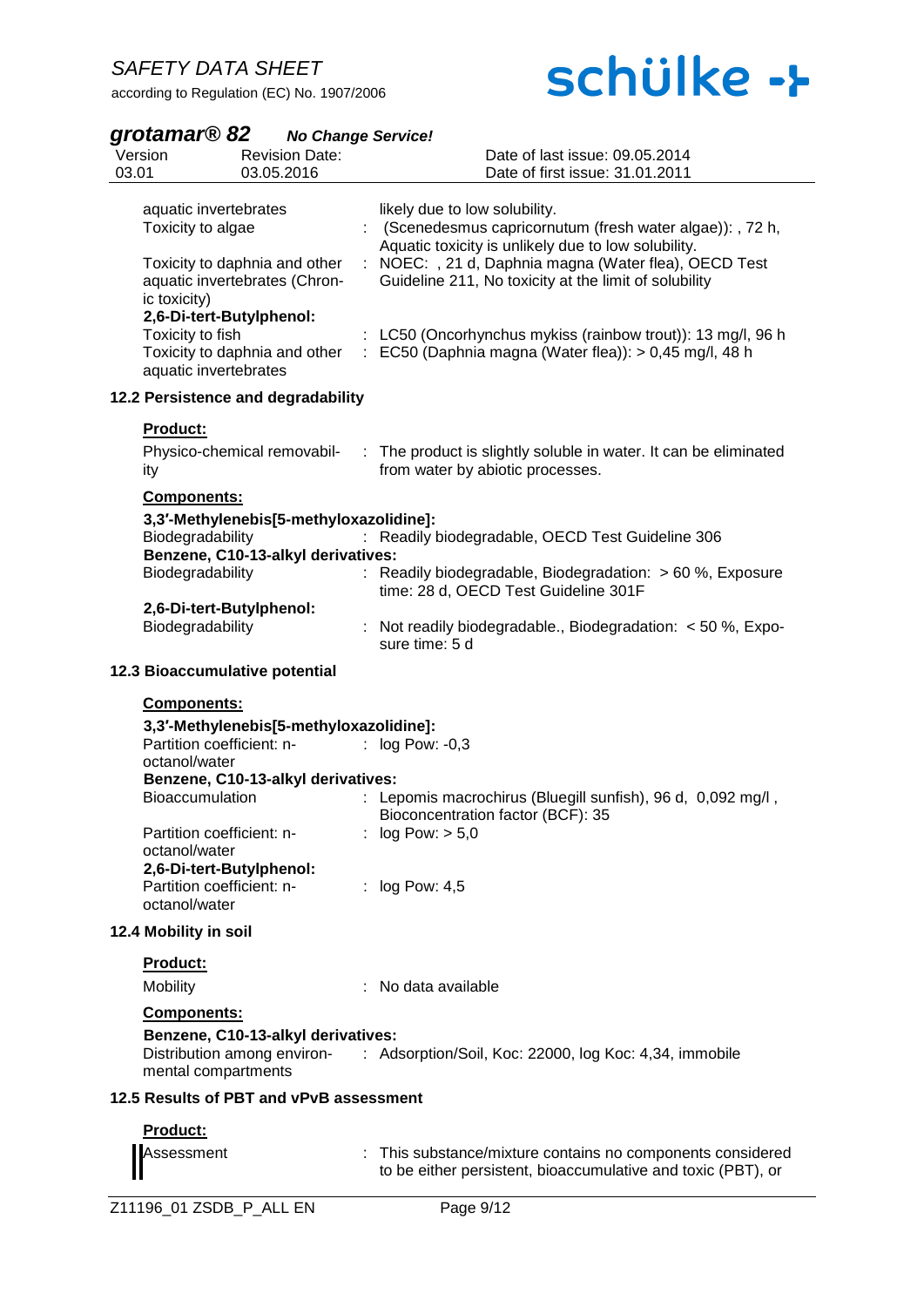according to Regulation (EC) No. 1907/2006

# schülke ->

### *grotamar® 82 No Change Service!*

| grotamar <sup>®</sup> 82 |                                            | <b>No Change Service!</b>                                                                                                                                                                       |
|--------------------------|--------------------------------------------|-------------------------------------------------------------------------------------------------------------------------------------------------------------------------------------------------|
| Version                  | <b>Revision Date:</b>                      | Date of last issue: 09.05.2014                                                                                                                                                                  |
| 03.01                    | 03.05.2016                                 | Date of first issue: 31.01.2011                                                                                                                                                                 |
|                          | 12.6 Other adverse effects                 | very persistent and very bioaccumulative (vPvB) at levels of<br>0.1% or higher.                                                                                                                 |
|                          |                                            |                                                                                                                                                                                                 |
| <b>Product:</b>          |                                            |                                                                                                                                                                                                 |
|                          | Adsorbed organic bound<br>halogens (AOX)   | : Product does not contain any organic halogens.                                                                                                                                                |
|                          | <b>SECTION 13: Disposal considerations</b> |                                                                                                                                                                                                 |
|                          | 13.1 Waste treatment methods               |                                                                                                                                                                                                 |
| Product                  |                                            | : Dispose of as special waste in compliance with local and na-<br>tional regulations. Can be disposed of as a solid waste or<br>burned in a suitable installation subject to local regulations. |
|                          | Contaminated packaging                     | : Empty containers should be taken to an approved waste han-                                                                                                                                    |

|                          | dling site for recycling or disposal.                          |
|--------------------------|----------------------------------------------------------------|
| Waste key for the unused | : The waste producer itself must, in consultation with the ap- |
| product(Group)           | propriate authorities and a waste disposal company, obtain a   |
|                          | waste code from the EWC (European Waste Catalogue)             |

## **SECTION 14: Transport information**

### **14.1 UN number**

| <b>ADR</b>                      | $:$ UN 3267                                                                               |  |
|---------------------------------|-------------------------------------------------------------------------------------------|--|
| <b>IMDG</b>                     | <b>UN 3267</b>                                                                            |  |
| <b>IATA</b>                     | <b>UN 3267</b>                                                                            |  |
| 14.2 UN proper shipping name    |                                                                                           |  |
| <b>ADR</b>                      | CORROSIVE LIQUID, BASIC, ORGANIC, N.O.S.<br>÷<br>(3,3'-Methylenebis[5-methyloxazolidine]) |  |
| <b>IMDG</b>                     | : CORROSIVE LIQUID, BASIC, ORGANIC, N.O.S.<br>(3,3'-Methylenebis[5-methyloxazolidine])    |  |
| <b>IATA</b>                     | : Corrosive liquid, basic, organic, n.o.s.<br>(3,3'-Methylenebis[5-methyloxazolidine])    |  |
| 14.3 Transport hazard class(es) |                                                                                           |  |
| <b>ADR</b>                      | : 8                                                                                       |  |
| <b>IMDG</b>                     | $\therefore$ 8                                                                            |  |
| <b>IATA</b>                     | : 8                                                                                       |  |
| 14.4 Packing group              |                                                                                           |  |
| <b>ADR</b>                      |                                                                                           |  |
| Packing group                   | : III                                                                                     |  |
| <b>Classification Code</b>      | $\therefore$ C7                                                                           |  |
| Labels                          | 8                                                                                         |  |
| Tunnel restriction code         | : E                                                                                       |  |
| <b>IMDG</b>                     |                                                                                           |  |
| Packing group                   | -III                                                                                      |  |
| Labels                          | 8                                                                                         |  |
| Z11196_01 ZSDB_P_ALL EN         | Page 10/12                                                                                |  |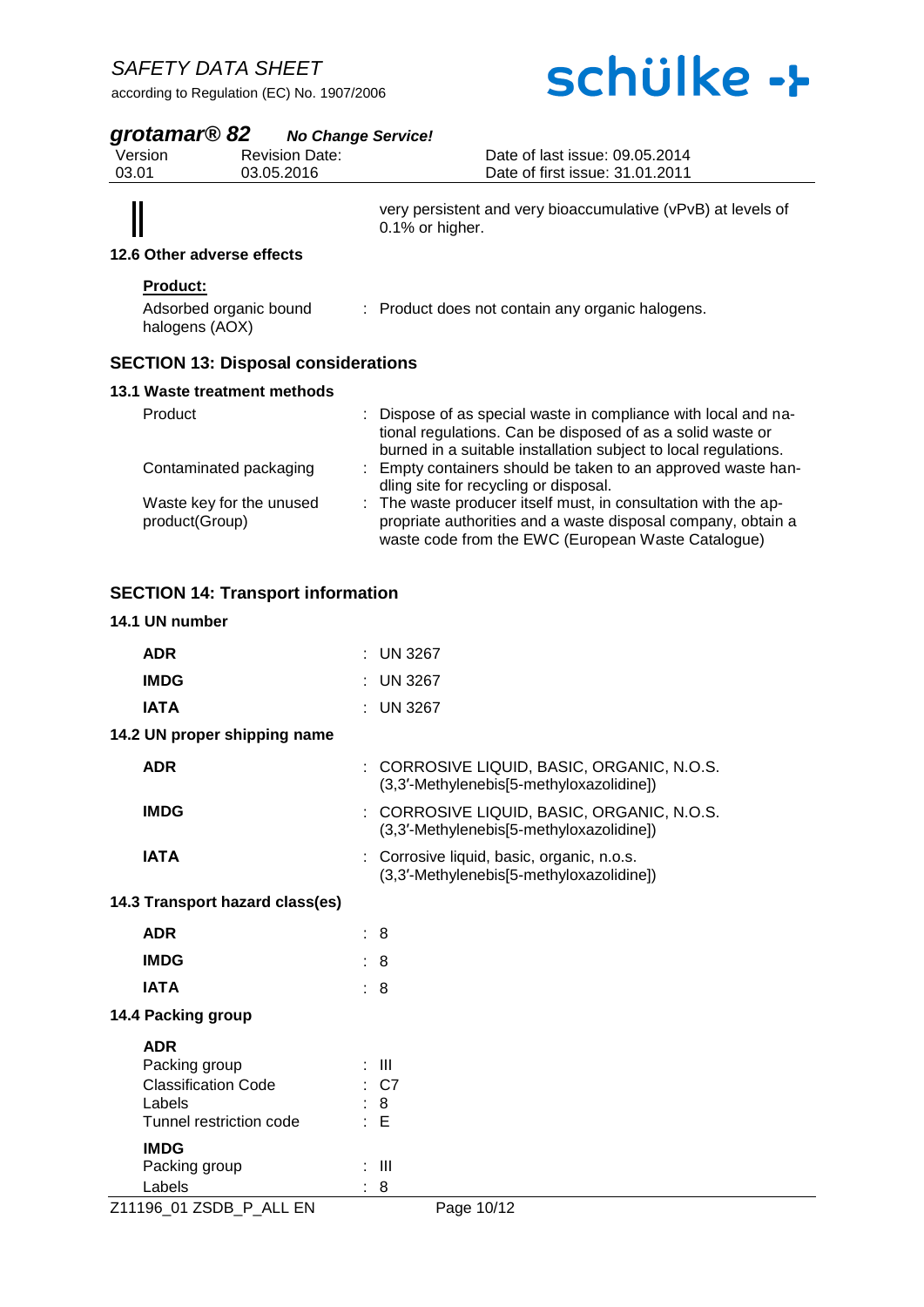according to Regulation (EC) No. 1907/2006

# schülke ->

## *grotamar® 82 No Change Service!*

| 03.01 | Version                                                                           | <b>Revision Date:</b><br>03.05.2016                                         |                             | Date of last issue: 09.05.2014<br>Date of first issue: 31.01.2011             |
|-------|-----------------------------------------------------------------------------------|-----------------------------------------------------------------------------|-----------------------------|-------------------------------------------------------------------------------|
|       | EmS Code                                                                          |                                                                             | $:$ F-A, S-B                |                                                                               |
|       | <b>IATA</b><br>Packing instruction (cargo<br>aircraft)<br>Packing group<br>Labels |                                                                             | : 856<br>: III<br>Corrosive |                                                                               |
|       | <b>14.5 Environmental hazards</b>                                                 |                                                                             |                             |                                                                               |
|       | <b>ADR</b>                                                                        | Environmentally hazardous                                                   | : no                        |                                                                               |
|       | <b>IMDG</b><br>Marine pollutant                                                   |                                                                             | : no                        |                                                                               |
|       |                                                                                   | 14.6 Special precautions for user<br>For personal protection see section 8. |                             |                                                                               |
|       |                                                                                   | Not applicable for product as supplied.                                     |                             | 14.7 Transport in bulk according to Annex II of MARPOL 73/78 and the IBC Code |

## **SECTION 15: Regulatory information**

#### **15.1 Safety, health and environmental regulations/legislation specific for the substance or mixture**

| Legislation on the control of<br>major-accident hazards in-<br>volving dangerous substanc-<br>es | : Directive 96/82/EC does not apply                                                          |  |
|--------------------------------------------------------------------------------------------------|----------------------------------------------------------------------------------------------|--|
| Volatile organic compounds                                                                       | : none, Directive 2010/75/EC on the limitation of emissions of<br>volatile organic compounds |  |

#### **15.2 Chemical safety assessment**

Exempt

## **SECTION 16: Other information**

#### **Full text of H-Statements**

| H302                             | : Harmful if swallowed.                                 |
|----------------------------------|---------------------------------------------------------|
| H304                             | : May be fatal if swallowed and enters airways.         |
| H314                             | : Causes severe skin burns and eye damage.              |
| H315                             | : Causes skin irritation.                               |
| H317                             | : May cause an allergic skin reaction.                  |
| H332                             | : Harmful if inhaled.                                   |
| H400                             | : Very toxic to aquatic life.                           |
| H410                             | : Very toxic to aquatic life with long lasting effects. |
| H411                             | : Toxic to aquatic life with long lasting effects.      |
| Full text of other abbreviations |                                                         |

| Acute Tox.<br>Aquatic Acute  | $:$ Acute toxicity<br>: Acute aquatic toxicity    |
|------------------------------|---------------------------------------------------|
| Aquatic Chronic<br>Asp. Tox. | : Chronic aquatic toxicity<br>: Aspiration hazard |